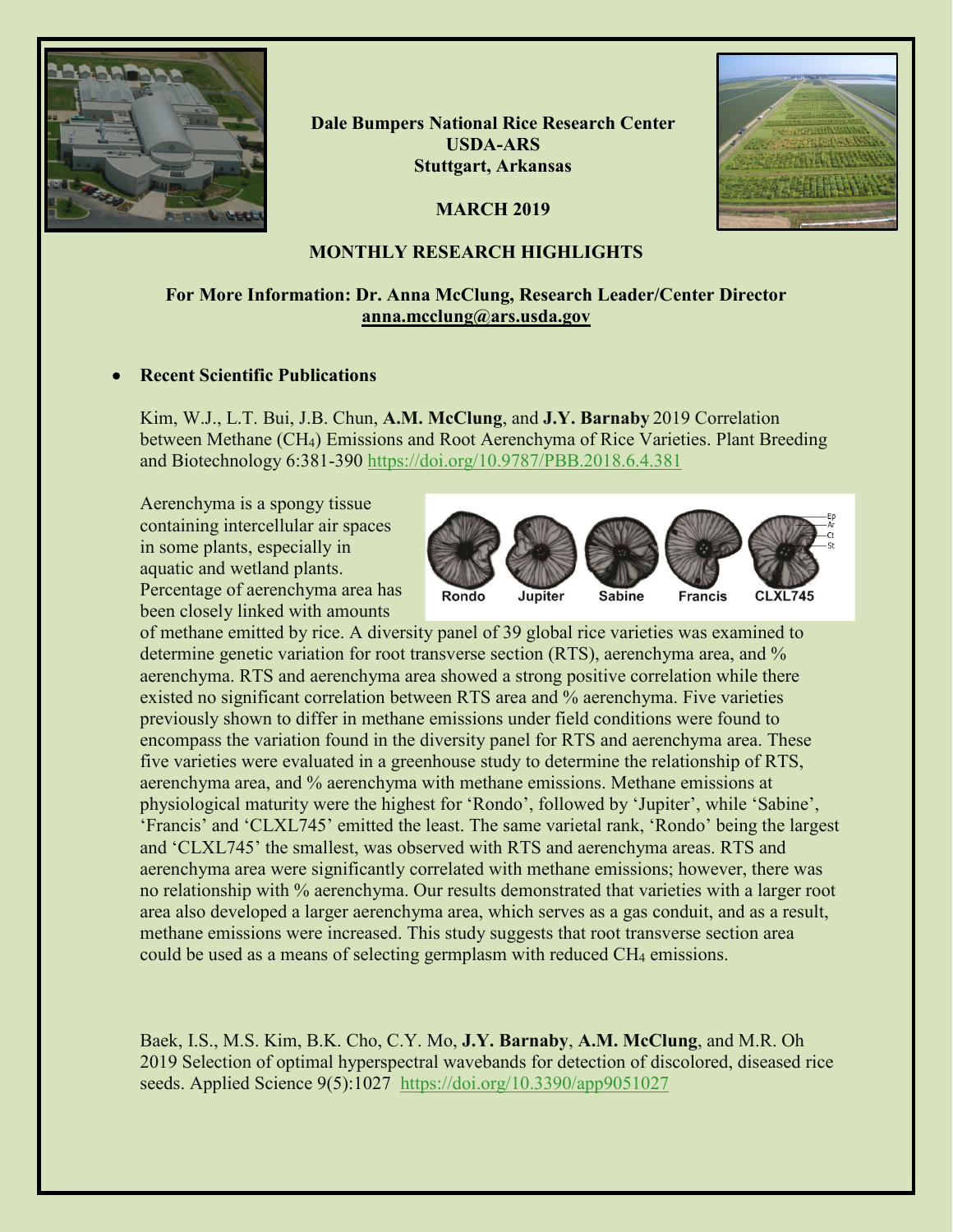Increasing incidence of bacterial panicle blight (BPB) disease has been reported and it has become a major bacterial disease in rice which is associated with changing climates, high night temperature with frequent rainfalls, and has resulted in yield losses as high as 40%. Investigations into identifying and quantifying incidence of BPB disease symptoms have been made, but information is still largely lacking. The objective of this study was to use a



hyperspectral imaging (HSI) technique to find optimal wavelengths and develop a model for detecting discolored, diseased rice seed infected by bacterial panicle blight, a seedborne pathogen. For this purpose, the HSI data spanning the visible/near-infrared wavelength region between 400 and 1000 nm were collected for 500 sound and discolored rice seeds. For selecting optimal wavelengths to use for detecting diseased seed, a sequential forward selection (SFS) method combined with various spectral pretreatments was employed. To evaluate performance based on optimal wavelengths, support vector machine (SVM) and linear and quadratic discriminant analysis (LDA and QDA) models were developed for detection of discolored seeds. As a result, the violet and red regions of the visible spectrum were selected as key wavelengths reflecting the characteristics of the discolored rice seeds. When using only two or only three selected wavelengths, all of the classification methods achieved high classification accuracies over 90% for both the calibration and validation sample sets. The results of the study showed that only two to three wavelengths are needed to differentiate between discolored, diseased and sound rice, instead of using the entire HSI wavelength regions. This demonstrates the feasibility of developing a low-cost multispectral imaging technology based on these selected wavelengths for non-destructive and highthroughput screening of diseased rice seed.

#### • **Technology Transfer**

#### **Interactions with the Research Community**

On March 12, 2019, DBNRRC hosted Dr. Arlene Adviento-Borbe, Research Agronomist with USDA-ARS, Delta Water Management Research Unit, in Jonesboro, AR and a collaborator on alternate-wetting-and-drying (AWD) research project. Dr. Borbe presented a seminar entitled: " Do mitigation strategies reduce greenhouse gas emissions in US rice systems?". After the seminar, collaborative 2019 summer research plans were discussed with Dr. Anna McClung, Dr. Jinyoung Barnaby and Dr. Jai Rohila.

On March 18, 2019, Dr. Jai Rohila at DBNRRC hosted Dr. Matthew Reid, Assistant Professor at Cornell University, Ithaca, NY and ARS collaborator on water management and arsenic availability in rice paddy soils. Dr. Reid presented a seminar entitled: "Effects of Alternate Wetting and Drying on Redox Cycling of Iron and Manganese in